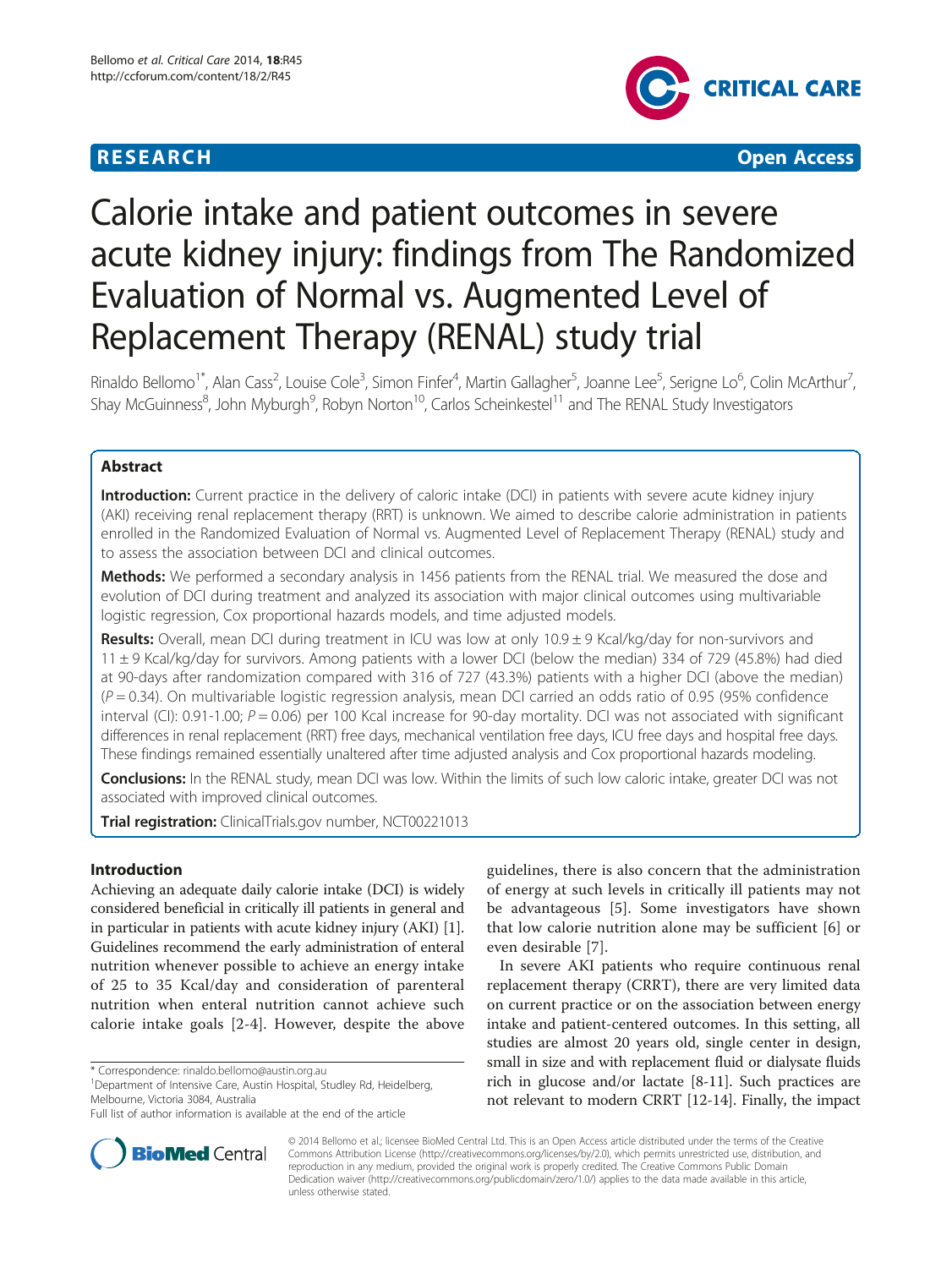of CRRT itself on caloric expenditure remains controversial as it may both lead to decreased energy expenditure through cooling; increased loss of energy as patients seek to maintain body temperature in the presence of an extracorporeal circuit, or nutrient loss across the filter [15,16].

The Randomized Evaluation of Normal vs. Augmented Level of Replacement Therapy (RENAL) study [17-20], offers a unique opportunity to explore the association between DCI and outcome because of its size and the availability of detailed DCI data. Accordingly, we conducted a secondary analysis of the RENAL study findings to describe current DCI practice in such patients and study the association between DCI and clinical outcomes.

## Methods

The RENAL study was a multicenter, prospective, randomized trial of two levels of intensity of CRRT in 1,508 critically ill patients with AKI conducted in 35 ICUs in Australia and New Zealand [17,21]. The Human Research Ethics Committees of the University of Sydney and all participating institutions approved the study (Additional file 1 provides a list of the institutional review boards that approved the study). Written informed consent was obtained from patients or their person responsible.

The methodological details of the RENAL study were recently reported [17]. In brief, patients were eligible for enrollment if they were critically ill adults who had AKI, were deemed by the treating clinician to require RRT and fulfilled predefined criteria. Eligible patients were randomly assigned to continuous veno-venous hemodiafiltration (CVVHDF) with effluent flow at 40 ml/Kg/hr (higher intensity) or 25 ml/Kg/hr (lower intensity). Study treatment was discontinued on death, discharge from ICU, or recovery of renal function. The primary study end point was death from any cause by day 90.

## Daily calorie intake

The study did not prescribe any nutritional intake protocol. Nutritional therapy was left to the discretion of attending clinicians. In all patients, DCI was calculated as the sum of all calories administered each day with the exclusion of protein nitrogen. For each patient a mean was calculated during the study period using the DCI value for each day. For the purpose of the study, calorie intake included: a) all glucose given parenterally as part of either drug infusions in 5% glucose or maintenance fluid containing glucose; b) any parenteral nutrition; c) all lipids administered as part of parenteral nutritional solutions, and d) all carbohydrate or lipid-derived calories administered as enteral nutritional solutions. Propofol intake was taken into account. According to the study protocol, DCI data were obtained until the first occurrence of either death, or ICU discharge or the completion of 28 days from study randomization (study treatment period).

#### Statistical analysis

Continuous variables were expressed as means with SD for normally distributed variables and as median and IQR for non-normally distributed variables. Comparisons were made using the Student t-test or the Mann-Whitney test where appropriate. We divided patients into two groups according to mean DCI calculated for each patient during the study period, low DCI when the individual mean DCI was lower than the median value for the study population and high DCI when individual mean DCI was greater than the median value. Patients with lower and higher DCI were compared by univariate analysis. We then compared the DCI of survivors and non-survivors for DCI and the progressive change over time in DCI. Mean DCI-related variables (dichotomized and continuous) were then assessed for their independent relationship with survival by multivariable logistic regression analysis with adjustment for co-linearity and with adjustment for the following variables: treatment group, acute physiology and chronic health evaluation (APACHE) III score, APACHE III diagnostic groups, daily use of CRRT, age, time from ICU to randomization, presence of sepsis, sequential organ failure assessment (SOFA) respiratory score, SOFA coagulation score, SOFA liver score, SOFA cardiovascular score, SOFA renal score, presence of non-renal organ failure, international normalized ratio (INR) for prothrombin time, activated partial thromboplastin time (APPT), platelet count, serum creatinine, arterial partial pressure of oxygen/ inspired oxygen fraction (PaO2/FiO2) ratio, tension of carbon dioxide in arterial blood (PaCO2), pH, glucose, albumin, hemoglobin, use of mechanical ventilation, mean daily fluid balance, and clinical diagnosis of significant edema at randomization.

Multivariable linear regression analysis was similarly used to assess the relationship between individual mean DCI and mechanical ventilation-free days; RRT-free days; ICU-free days and hospital-free days at 90 days, as the dependent variables. Unadjusted analysis of time to death within 90 days of randomization used the Kaplan-Meier product limit estimates and compared survival curves using the log-rank test. To assess whether post-ICU treatment might have affected our findings, we also estimated the relationship between DCI and mortality censored at 28 days or ICU discharge. To test the robustness of any association between mortality and DCI, additional models were applied to data analysis. Such multivariable models included time-adjusted modeling with a cut off of 96 hrs (to exclude patients who died before full nutrition was achieved) and Cox proportional hazards modeling applying the same adjustments for variables included in the logistic regression model. A two-sided  $P$ -value <0.05 was taken to indicate statistical significance. Statistical analyses were performed and independently checked with the use of SAS software, version 9.1.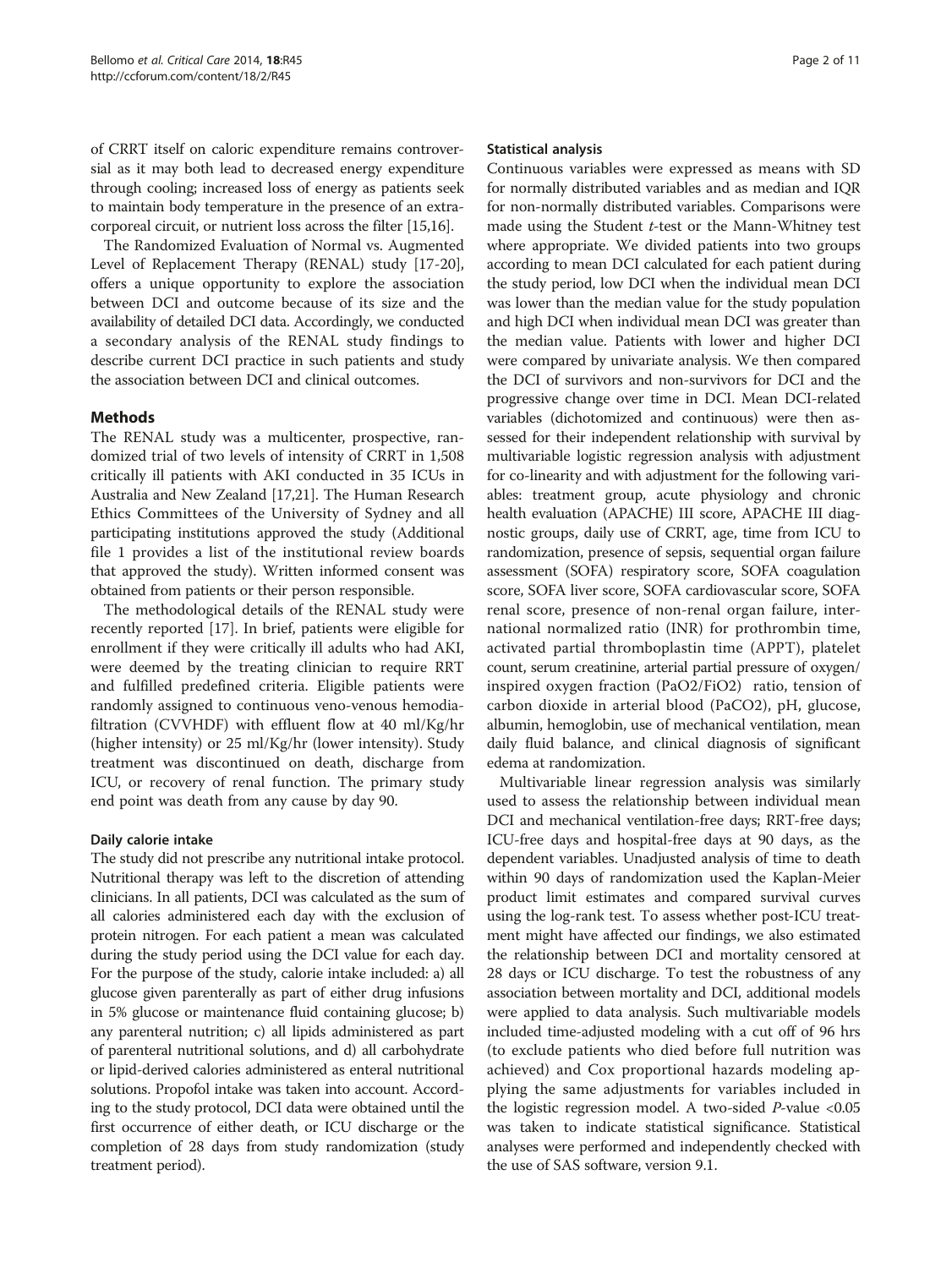## Results

Of the 1,508 patients enrolled in the RENAL study, complete DCI data were available for 1,456 (96.6%). The characteristics of study patients according to whether they received low or high amounts of DCI are compared in Table 1 and are significantly different between the two groups.

Among patients with a low mean DCI, 334 of 729 (45.8%) had died 90 days after randomization, compared with 316 of 727 (43.3%) patients who received a mean DCI above the median value  $(P = 0.34)$ . Moreover, mean DCI was 867 Kcal/day, with a value among non-survivors of 847 Kcal/day (10.9 Kcal/Kg/day) compared with 883 Kcal/day (11.0 Kcal/Kg/day) among survivors  $(P = 0.32)$ (Table 2). Mean calorie to protein ratio was 24.9, with a value of among non-survivors of 25.2 compared with 24.7 among survivors  $(P = 0.39)$ .

Overall, 874 patients received enteral nutrition only on 8,334 study days (69.1%), and 382 patients received parenteral nutrition only for a total of 1,667 (13.8%) study days and 200 patients received a combination of enteral and parenteral nutrition for a total of 2,055 (17.1%) study days. The daily DCI for survivors and non-survivors for the first 14 days of observation is displayed in Figure 1. DCI in both groups tended to increase over time reaching a near plateau after approximately 96 hrs. The unadjusted time-to event analysis is shown in Figure 2a for all patients and in Figure 2b after removing patients who died in the first 96 hrs.

On multivariable logistic regression analysis, only a few variables remained independently associated with 90-day mortality (Table 3). Importantly, increased daily DCI during study treatment was not independently associated with decreased mortality. On multivariable linear regression analysis, DCI also showed no association with decreased RRTfree days at day 90 after randomization. When the outcome was survival at 28 days or ICU discharge, there was still no association between DCI above the median value and outcome (odds ratio (OR) 1.02; 95% CI 0.61, 1.71; P = 0.93). When a DCI >25 Kcal/Kg/day was used to indicate adequate calorie intake, no significant association was found (OR 0.93; 95% CI 0.47, 1.72;  $P = 0.75$ ). Similar findings were seen when the outcomes of interest were RRT-free days, ICU-free days or hospital-free days (Table 4a, b, c).

The association of DCI with outcomes was also tested by means of additional time-adjusted modeling (1,183 patients were still alive after 96 hrs) and Cox proportional hazards modeling. Both modeling approaches confirmed the main study findings (see Additional file 2).

## **Discussion**

#### Statement of key findings

We used data from a multicenter, randomized, controlled trial of the intensity of CRRT in critically ill

patients with AKI to describe current calorie administration practice and to assess the association between DCI and clinical outcomes. We found that overall mean DCI was low at approximately 11 Kcal/Kg/day. In addition, we found that patients with a high DCI (above the median) had similar mortality to patients with a low DCI (below the median). Finally, non-survivors had a similar DCI to survivors. When we estimated the independent association between DCI and outcome at day 90, a high DCI was not independently associated with a significant decrease in the OR for 90-day mortality. To further test the robustness of this finding we performed additional time-adjusted analyses and Cox proportional hazards modeling. These analyses found no independent association between DCI and 90-day mortality or other clinical outcomes.

#### Comparison with previous studies

No other studies have reported current calorie delivery practice in patients with AKI. In general critically ill patients however, a recent multicenter observational study in 167 ICU's found that mean DCI was 14 Kcal/Kg/day [22], a value only slightly above that found in our study. In a recent multicenter trial of intensive insulin therapy in critically ill patients [23], mean DCI was approximately 11 Kcal/Kg/day, a value identical to that delivered to our patients. Thus, current calorie administration practice in Australia and New Zealand (ANZ) is similar to current ICU practice worldwide. In the multicenter observational study of nutrition in general ICU patients cited above, greater mean DCI appeared associated with improved survival. However, no adjustment was made for the competing risk of death [24]. Such bias can be clearly demonstrated in critically ill patients [23,25] where mean DCI increases with time. Thus, patients who die early inevitably receive fewer calories. This pattern creates an artificially inflated chance of an apparent association between greater mean DCI and survival.

Authors [26] and guidelines [3,4,27] continue to recommend a DCI of at least 25 to 35 Kcal/Kg/day in AKI patients, yet, the evidence supporting such recommendations is weak and based on small to very small single-center studies with physiological outcomes only. Moreover, although such recommendations appear reasonable from a physiological and energy expenditure grounds [28-30], no randomized controlled trials (RCTs) exist to compare, for example 10 Kcal/Kg/day (current practice) to 30 Kcal/Kg/day (recommended practice) of energy intake in AKI patients. In support of the need for RCTs, recent investigations have found that permissive underfeeding, trophic feeding or delayed parenteral feeding may be equivalent or perhaps even superior to currently recommended approaches [5-7,25].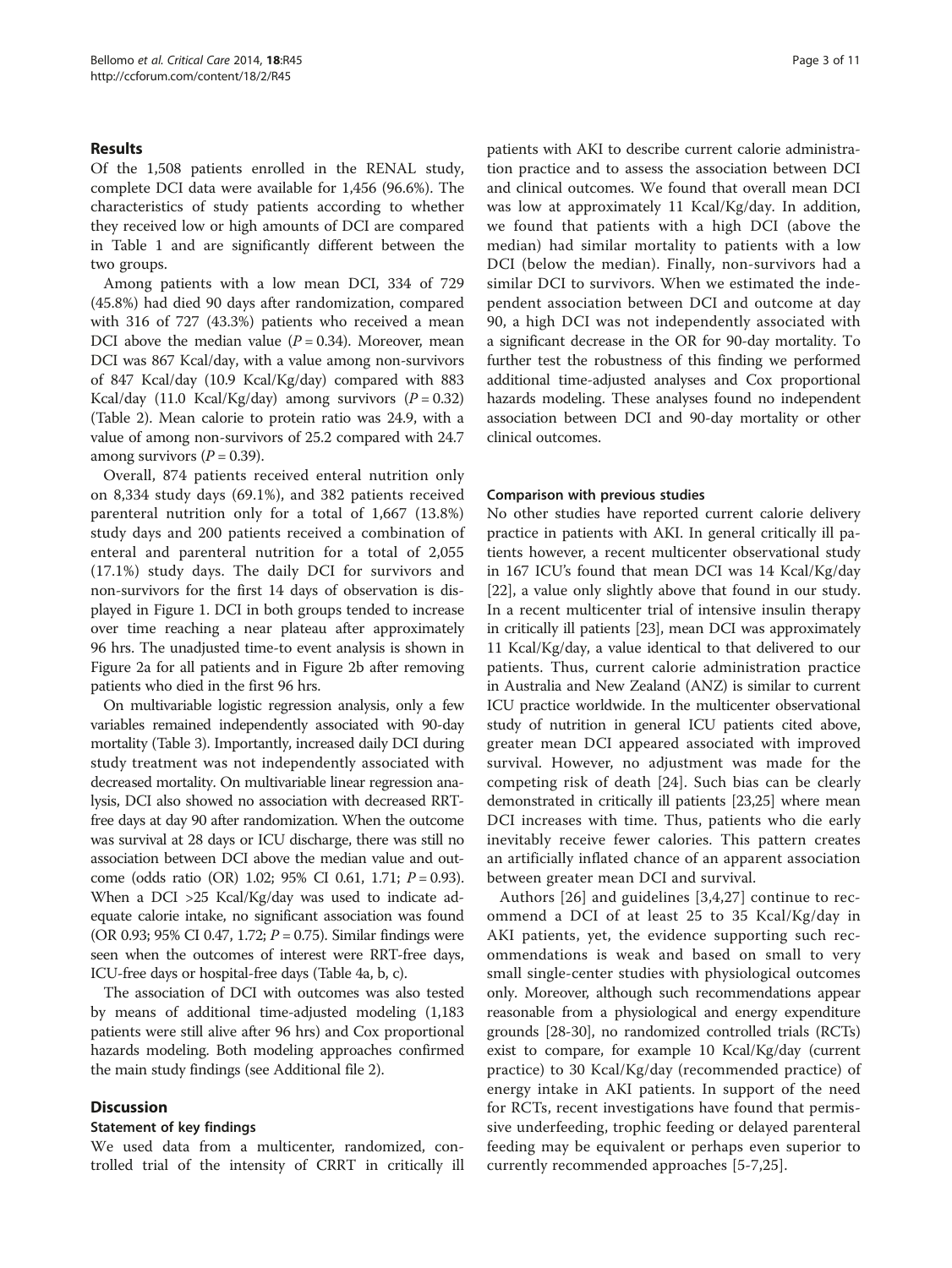| <b>Baseline characteristics</b>                 | Low DCI, $n = 729$ | High DCI, $n = 728$ | P-value |
|-------------------------------------------------|--------------------|---------------------|---------|
| Age                                             | 65.4 (14.8)        | 64.7 (14.9)         | 0.022   |
| Male sex                                        | 457 (62.7%)        | 484/728 (66.5%)     | 0.129   |
| eGFR                                            | 53.0 (30.9)        | 60.1(30.7)          | 0.001   |
| Mechanical ventilation                          | 437 (59.9%)        | 639 (87.8%)         | < 0.001 |
| Severe sepsis at baseline                       | 307 (42.1%)        | 412 (56.6%)         | < 0.001 |
| <b>APACHE III score</b>                         | 103.4 (25.8)       | 101.5(25.6)         | 0.163   |
| SOFA cardiovascular                             | 2.7(1.6)           | 3.0(1.4)            | < 0.001 |
| SOFA respiration (score)                        | 2.5(1.1)           | 3.0(0.7)            | < 0.001 |
| SOFA coagulation (score)                        | 0.8(1.1)           | 1.1(1.2)            | < 0.001 |
| SOFA liver (score)                              | 0.9(1.2)           | 1.0(1.1)            | 0.300   |
| Weight                                          | 79.9 (12.8)        | 81.4 (13.0)         | 0.029   |
| Source of admission                             |                    |                     |         |
| Accident and emergency department               | 187/686 (27.3%)    | 161/679 (23.7%)     | 0.003   |
| Hospital floor/ward                             | 215/686 (31.3%)    | 172/679 (25.3%)     |         |
| Transfer from another ICU                       | 43/686 (6.3%)      | 66/679 (9.7%)       |         |
| Transfer from another hospital                  | 65/686 (9.5%)      | 89/679 (16.6%)      |         |
| Operating room/recovery after emergency surgery | 91/686 (13.3%)     | 113/679 (11.5%)     |         |
| Operating room/recovery after elective surgery  | 85/686 (12.4%)     | 78/679 (14.1%)      |         |
| Non-operative admission diagnosis               |                    |                     |         |
| Cardiovascular                                  | 245/536 (45.7%)    | 287/510 (56/3%)     | < 0.001 |
| Genitourinary                                   | 177/536 (33.0%)    | 52/510 (10.2%)      |         |
| Gastrointestinal                                | 39/536 (7.3%)      | 36/510 (7.1%)       |         |
| Hematology                                      | 10/536 (1.9%)      | 12/510 (2.4%)       |         |
| Metabolic/endocrine                             | 14/536 (2.6%)      | 11/510 (2.2%)       |         |
| Neurologic                                      | 4/536 (0.7%)       | 6/511 (1.2%)        |         |
| Respiratory                                     | 43/536 (8.0%)      | 103/511 (20.2%)     |         |
| Transplant                                      | 4/536 (0.7%)       | 1/511 (0.2%)        |         |
| Trauma                                          | 0/536 (0.0%)       | 2/511 (0.4%)        |         |
| Operative admission diagnosis                   |                    |                     |         |
| Cardiovascular                                  | 131/193 (67.9%)    | 137/218 (62.8%)     | 0.256   |
| Genitourinary                                   | 3/193 (1.6%)       | 1/218 (0.5%)        |         |
| Gastrointestinal                                | 39/193 (20.2%)     | 57/218 (26.1%)      |         |
| Neurologic                                      | 3/193 (1.6%)       | 4/218 (1.8%)        |         |
| Respiratory                                     | 3/193 (1.6%)       | 5/218 (2.3%)        |         |
| Transplant                                      | 7/193 (3.6%)       | 2/218 (0.9%)        |         |
| Trauma                                          | 7/193 (3.6%)       | 12/218 (5.5%)       |         |
| Plasma urea (mmol/L)                            | 23.7 (13.8)        | 23.3 (11.7)         | 0.542   |
| Creatinine at randomization (µmol/L)            | 369 (231)          | 300 (142)           | < 0.001 |
| pH                                              | 7.2(0.1)           | 7.3(0.1)            | < 0.001 |
| Bicarbonate (mmol/L)                            | 17.1(5.8)          | 19.5(5.6)           | < 0.001 |
| Base excess (mEql/L)                            | $-9.7(6.9)$        | $-6.9(6.7)$         | < 0.001 |

## Table 1 Comparison of baseline characteristics for patient with low (below median) and high (above median) mean daily calorie intake (DCI)

Continuous variables expressed as mean with standard deviation in brackets. Nominal variables expressed as number with percentage in brackets. SOFA, sequential organ failure score; RRT, renal replacement therapy; MV, mechanical ventilation; APACHE, acute physiology and chronic health evaluation; eGFR, estimated glomerular filtration rate.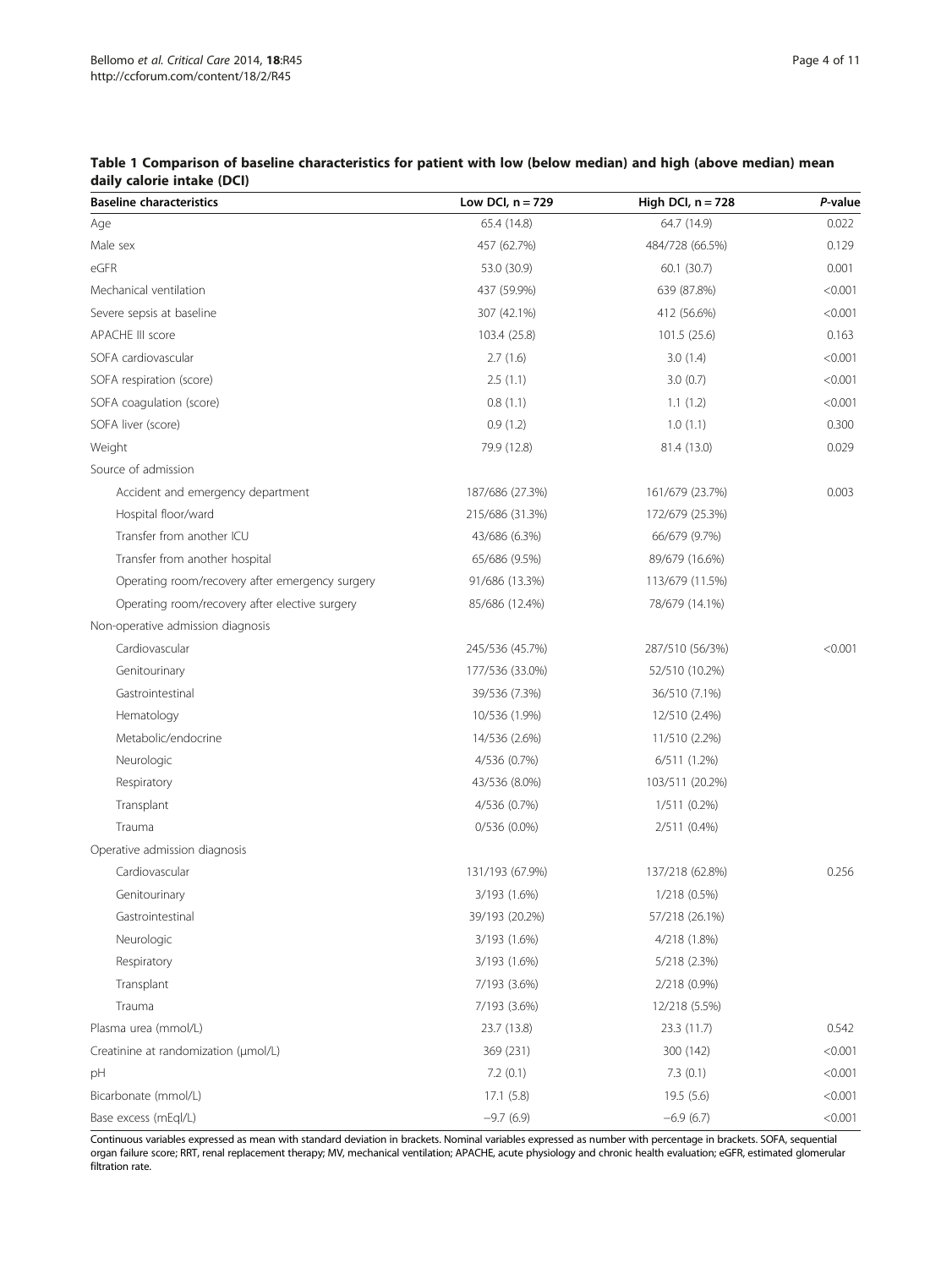Table 2 Daily calorie intake (DCI) according to survival status at 90 days after randomization

| <b>Baseline characteristics</b>          | Non-survivors,<br>$n = 654$ | Survivors.<br>$n = 810$ | P-value |
|------------------------------------------|-----------------------------|-------------------------|---------|
| Mean DCI during study                    |                             |                         |         |
| Number                                   | 649                         | 807                     | 0.3185  |
| Mean calories (SD)                       | 846.7 (681)                 | 883.3 (709)             |         |
| Q1 Q2 Q3                                 | 148.0 839.7 1412            | 90.0 905.8 1447         |         |
| Missing                                  | 5                           | 3                       |         |
| Weight-adjusted mean<br>DCI during study |                             |                         |         |
| Number                                   | 649                         | 807                     | 0.8086  |
| Mean calories/kg (SD)                    | 10.9(9.0)                   | 11.0(9.0)               |         |
| 01 02 03                                 | 1.7 10.4 17.4               | 1.1 11.2 17.6           |         |
| Missing                                  | 5                           | 3                       |         |

Refers to index admission to a maximum of 28 days (trial treatment); weight-adjusted DCI/patient weight in Kg; Q, quartile.

#### Significance of study findings

These findings from the RENAL study provide the first data on current nutritional practice in patients with severe AKI. They also provide novel information on the relationship between mean DCI and outcome. Such information was collected as part of large multicenter study with independent data verification and negligible missing data. They also provide such information in the setting of essentially exclusive CRRT use. This difference is important because intermittent hemodialysis (IHD) has been shown to limit the ability to control volume status and uremia in critically ill patients with AKI [29,31], thereby potentially impeding full nutritional intake. On the other hand, with CRRT, volume control and full nutritional therapy are free of the limitations imposed by IHD. Thus, given that fluid accumulation is not a problem, mean DCI in this setting can be logically taken to reflect therapeutic choices rather than technical limitations.

Our study demonstrates that mean DCI was well below guideline-based targets in patients receiving CRRT. By assessing, for the first time, its relationship with patient outcomes in the setting of prospective and detailed data collection within a large cohort of patients treated with CRRT, our study also provides evidence that within the range of mean DCI provided in this study, there was no robust independent association between greater mean DCI and favorable outcome, including 90-day mortality and other patient-centered outcomes such as mechanical ventilation, ICU- and hospital-free days. In fact, after early deaths were excluded, patients with a DCI above the median were more likely to die. This surprising finding is possibly due to the confounding effect of time (DCI increases with time and patients who are still in ICU as time goes by have failed to improve and are thus more likely to die) but, nonetheless, highlights the lack of a robust and unchanging relationship with DCI which, if present, may be expected to overcome the effect of confounding.

Our findings may provoke further debate on whether caloric intake is an important determinant of outcome; whether caloric targets as set by current guidelines are justified and whether more restrictive approaches may be acceptable or even desirable. The mechanism responsible for the failure of enhanced nutritional intake to change patient outcome may be complex and may depend on both anabolic resistance [32] and in AKI patients, on

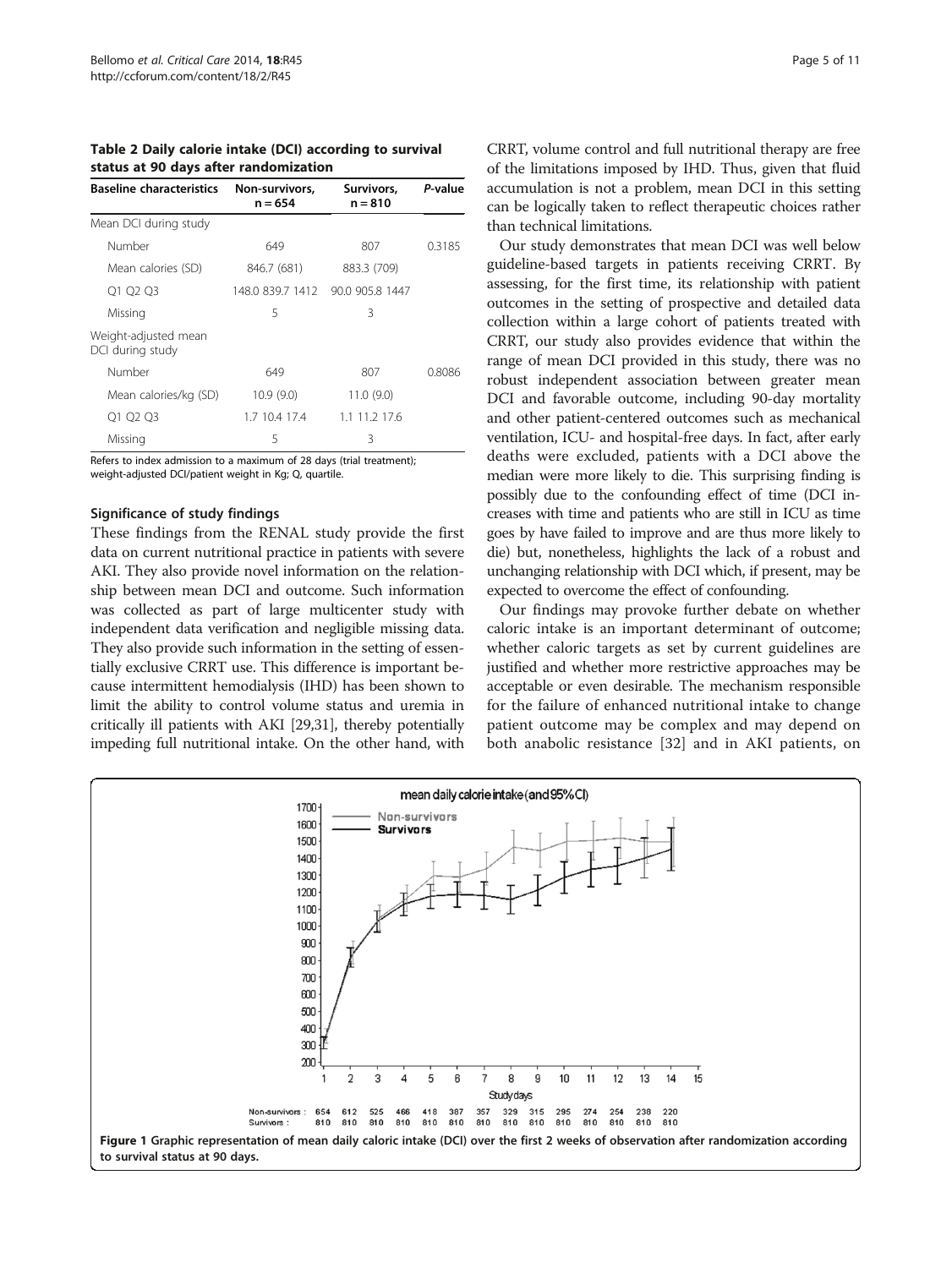the unique changes in protein metabolism seen with this condition [33]. Recent data from randomized controlled trials of nutrition in critically ill patients [5-7,25] also suggest that a more conservative approach to caloric delivery may, at the very least, be safe. Given that severe AKI is relatively common in critically ill patients and given such therapeutic uncertainty, RCTs are urgently needed.

#### Study strengths and limitations

This study reports observational findings from a large multicenter randomized controlled study of CRRT for AKI. The data were prospectively collected with specific attention to mean DCI and independently monitored for accuracy, and were free of selection bias. As such, they provide the most comprehensive description of mean DCI during CRRT and of its association with outcome to date.



KM curve for all patients comparing low vs. high daily Calorie intake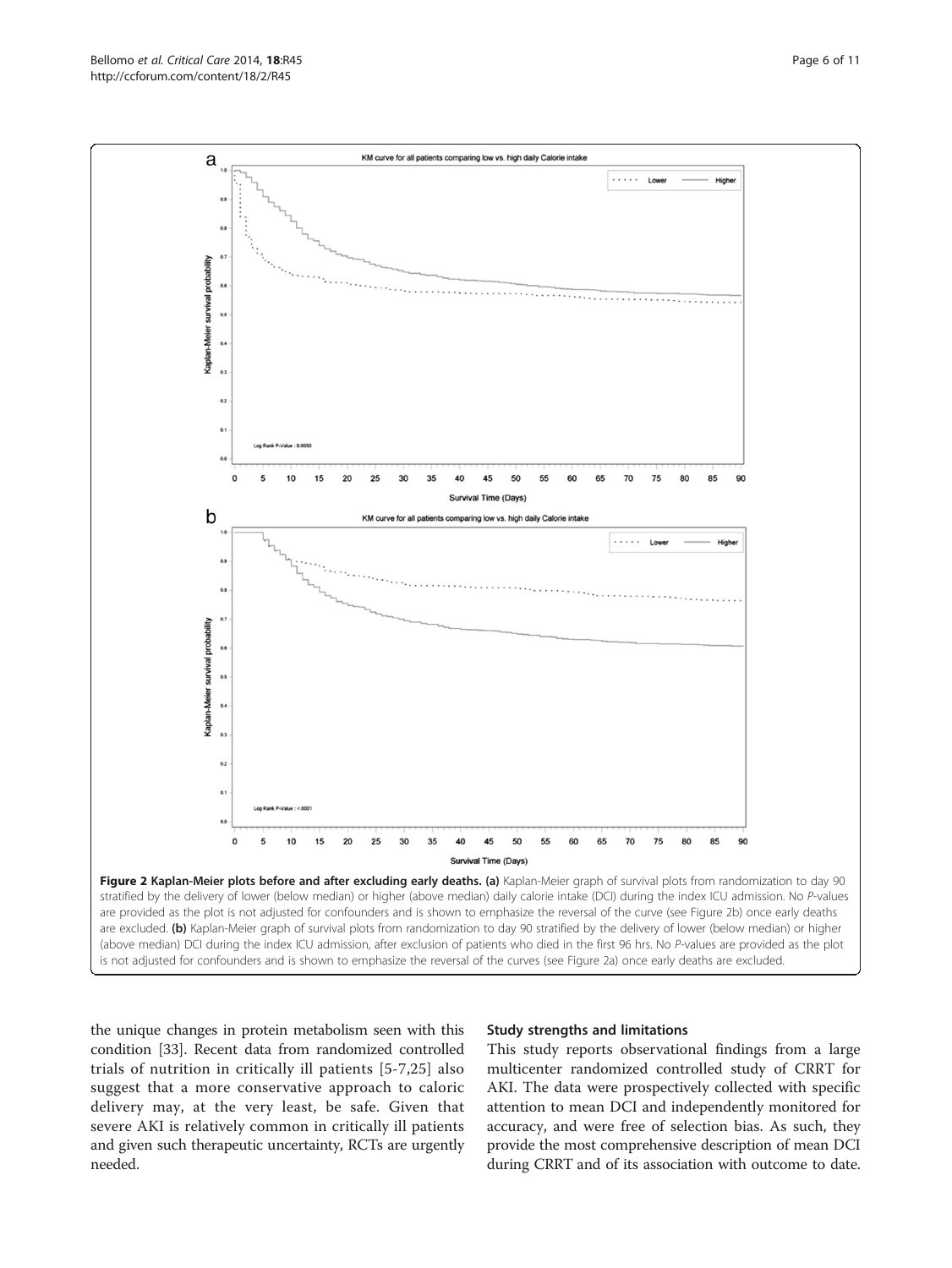## Table 3 Multivariate logistic regression for 90-day mortality

| Variable name                                                        | Effect (discrete variable) | Odds ratio | CI (95%)  | P-value |
|----------------------------------------------------------------------|----------------------------|------------|-----------|---------|
| Median daily calorie intake during ICU admission                     | High versus low            | 1.079      | 0.55 2.13 | 0.8275  |
| Mean daily calorie intake during ICU admission (per 100 Kcal change) |                            | 0.953      | 0.91 1.00 | 0.0636  |
| Mean fluid balance (input-output) (litre)                            |                            | 2.016      | 1.61 2.53 | < 0.001 |
| Patient's age                                                        |                            | 1.037      | 1.03 1.05 | < .0001 |
| Patient's weight (Kg)                                                |                            | 0.989      | 0.98 1.00 | 0.0394  |
| Time from ICU admission to randomization (days)                      |                            | 1.002      | 1.00 1.00 | 0.0047  |
| SOFA liver (score)                                                   | Failure versus normal      | 3.384      | 1.55 7.38 | 0.0022  |
| International normalized ratio                                       |                            | 1.200      | 1.03 1.39 | 0.0172  |
| Hemoglobin (g/L)                                                     |                            | 0.992      | 0.98 1.00 | 0.0353  |
| Albumin (g/L)                                                        |                            | 0.977      | 0.96 1.00 | 0.0300  |
| PaCO <sub>2</sub> (mm/Hq)                                            |                            | 1.016      | 1.00 1.03 | 0.0249  |

Daily calorie intake and all variables with  $P < 0.05$  presented; APACHE, acute physiology and chronic health evaluation; SOFA, sequential organ failure assessment; PaCO2, tension of carbon dioxide in arterial blood.

## Table 4 Multivariable linear regression for secondary outcomes\*

| Variable name                                           | <b>Estimate</b> | <b>Standard error</b> | P-value |
|---------------------------------------------------------|-----------------|-----------------------|---------|
| a. Multivariable linear regression for RRT-free days    |                 |                       |         |
| Intercept                                               | $-40.32510$     | 33.71933              | 0.2323  |
| Mean daily calorie intake during ICU admission          | 0.00189         | 0.00171               | 0.2695  |
| Median daily calorie intake during ICU admission        | $-1.09792$      | 2.61145               | 0.6744  |
| Positive mean fluid balance                             | $-4.09805$      | 0.87492               | < .0001 |
| Treatment                                               | $-1.97170$      | 0.85163               | 0.0210  |
| Time from ICU admission to randomization (in days)      | $-0.01644$      | 0.00469               | 0.0005  |
| SOFA liver (score)                                      | $-1.63540$      | 0.44579               | 0.0003  |
| <b>APPT</b>                                             | $-0.05581$      | 0.02105               | 0.0083  |
| pH                                                      | 8.45062         | 4.27094               | 0.0484  |
| b. Multivariate linear regression of ICU-free days      |                 |                       |         |
| Intercept                                               | $-221.76773$    | 281.51940             | 0.4313  |
| Mean daily calorie intake during ICU admission          | 0.00468         | 0.00649               | 0.4714  |
| Median daily calorie intake during ICU admission        | 2.89089         | 8.90361               | 0.7456  |
| Positive mean fluid balance                             | $-19.69578$     | 3.36383               | < .0001 |
| Positive ventilation: no = reference group              | $-13.45268$     | 5.58339               | 0.0165  |
| Patient's weight (Kg)                                   | 0.45320         | 0.13896               | 0.0012  |
| Time from ICU admission to randomization (days)         | $-0.03736$      | 0.01756               | 0.0340  |
| Last creatinine concentration                           | 0.11279         | 0.04434               | 0.0114  |
| c. Multivariate linear regression of hospital-free days |                 |                       |         |
| Intercept                                               | 25.05875        | 258.60573             | 0.9229  |
| Mean daily calorie intake during ICU admission          | $-0.00349$      | 0.00601               | 0.5625  |
| Median daily calorie intake during ICU admission        | 2.11260         | 8.32222               | 0.7997  |
| Positive mean fluid balance                             | $-16.17529$     | 3.08521               | < .0001 |
| Patient's weight (Kg)                                   | 0.29499         | 0.12933               | 0.0231  |
| Last serum urea concentration                           | $-3.72244$      | 1.85441               | 0.0454  |
| Last creatinine concentration                           | 0.09767         | 0.04131               | 0.0185  |
| Glucose (mmol/L)                                        | 1.09456         | 0.50830               | 0.0319  |

\*Only DCI related variable and significant variables reported. SOFA, sequential organ failure assessment; activated partial thromboplastin time.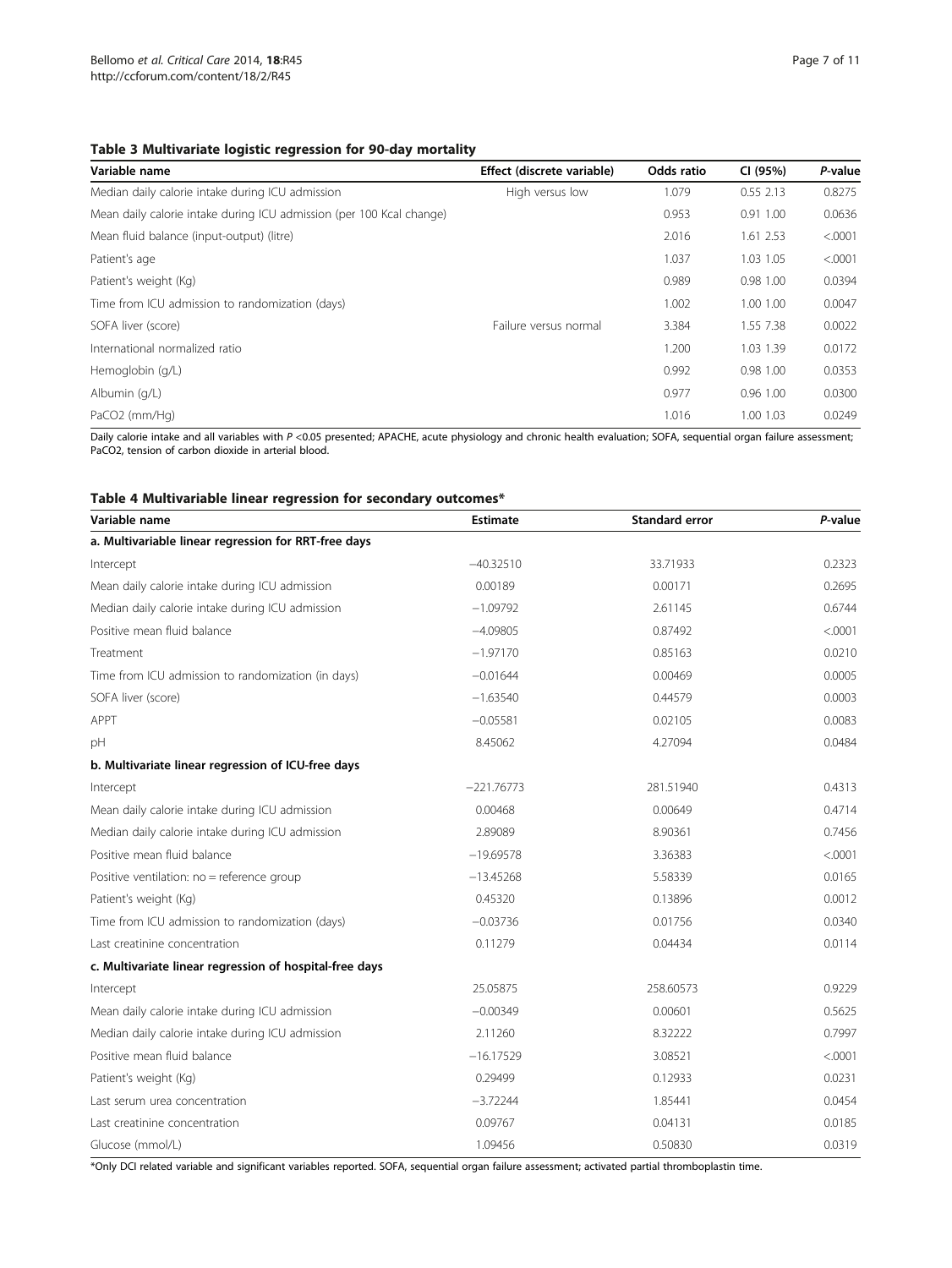All patients had detailed, prospectively collected outcome data with primary outcome at 90 days. This approach avoided informative censoring of competing events and 90-day mortality is free from ascertainment bias unlike other more subjective primary endpoints (for example, infections) sometimes used in the literature. In addition, all patients had prospectively collected demographic, illness severity and biochemical data at baseline that could be used in multivariable models to adjust for the effect of confounders. The statistical analysis was extensive and involved assessment of the time-bias, a factor that can easily confound the association between nutritional intake and outcome.

On the other hand, the range of DCI was small, thus, despite being the largest study to date, we may have insufficient power to detect an independent association due to the limited number of patients with a DCI >25 Kcal/Kg/ day. We could not account for unrecorded variables (such as gastrointestinal dysfunction) that may have affected DCI. We do not have information to explain why caloric intake was low and why it took an average of approximately 4 days for nutrition to reach a plateau. Moreover, data were only available from the time of randomization and did not provide information on mean DCI prior to treatment or after 28 days or ICU discharge. However, the fact that in the RENAL trial the time between ICU admission and randomization was <2 days and the mean duration of study time was approximately 13 days all suggest that the pre-randomization period was unlikely to materially affect the study findings. In addition, the sensitivity analysis showing that the 28-day outcome assessment leads to the same findings as the 90-day outcome assessment provides evidence that interventions after day 28 or ICU discharge are unlikely to have influenced our observations. We did not collect information on the daily dose of propofol infusion. Thus, we cannot quantify its caloric contribution. We do not have information on insulin intake and glucose control. However, glucose management in ANZ has remained steady over the last decade with a mean glucose value of approximately 8 mmol/L [34]. We do not have information on the caloric input derived from normal oral intake. However, such intake was uncommon in these critically ill patients while in ICU and is difficult to quantify. We consider that its overall contribution was negligible. Finally, we do not report on the calories delivered to patients by means of CRRT because its estimate is problematic. All CRRT was performed in all patients with bicarbonate fluids containing 1 g of glucose per liter (5.55 mmol/L) thus potentially delivering 200 to 300 Kcal/day. However, half of the fluid was administered as dialysate, where glucose movement into the patient's blood stream would be dependent on the glucose gradient and dynamically influenced by the patient's glucose level. Thus, in hyperglycemic patients, CRRT may have resulted in glucose and caloric loss in hyperglycemic patients and in caloric gain in normoglycemic patients. Such losses and gains would have varied over time according to glycemia, filter function, down time and CRRT intensity making correct estimates essentially impossible.

## Conclusions

In the RENAL study, overall mean DCI was low. However, patients with a lower mean DCI had similar mortality than those with a higher DCI and non-survivors had a similar mean DCI to survivors. After correction for multiple confounding variables and the application of different statistical modeling techniques, a lower mean DCI was not robustly independently associated with increased risk of death at 90 days, or with other major clinical outcomes. Higher-level evidence is needed to better define the optimal DCI target in this important subgroup of patients.

### Key messages

- In the largest multicenter study of AKI treatment with CRRT to date, the average mean DCI was low at 11 KCal/Kg/day
- In severe AKI patients stable calorie intake was only achieved at 4 to 5 days after randomization
- Patients with a low or high mean DCI had similar mortality rates
- Mean DCI was similar among survivors and non-survivors
- After adjustment for multiple confounders, increased daily DCI during study treatment was not independently associated with decreased mortality, decreased RRT-free days ICU-free days or hospital-free days

## Additional files

Additional file 1: Names of ethical bodies that approved the study. This file contains information on all institutional review boards that have approved the study.

Additional file 2: Table S1. Multivariate logistic regression model for day-90 mortality including only patients who survived >96 hrs. Table S2 Multivariate linear regression of renal replacement therapy (RRT)-free days including only patients who survived >96 hrs. Table S3 Multivariate linear regression of mechanical ventilation-free days including only patients who survived >96 hrs. Table S4 Multivariate linear regression of ICU-free days including only patients who survived >96 hrs. Table S5 Multivariate linear regression of hospital-free days including only patients who survived >96 hrs. Table S6 Cox regression model for death at day 90.

#### Abbreviations

AKI: acute kidney injury; ANZ: Australia and New Zealand; APACHE: acute physiology and chronic health evaluation; APPT: activated partial thromboplastin time; CRRT: continuous renal replacement therapy; CVVHDF: continuous veno-venous hemodiafiltration; DCI: daily calorie intake; FiO2: inspired oxygen fraction; IHD: intermittent hemodialysis; INR: international normalized ratio; OR: odds ratio; PaCO2: tension of carbon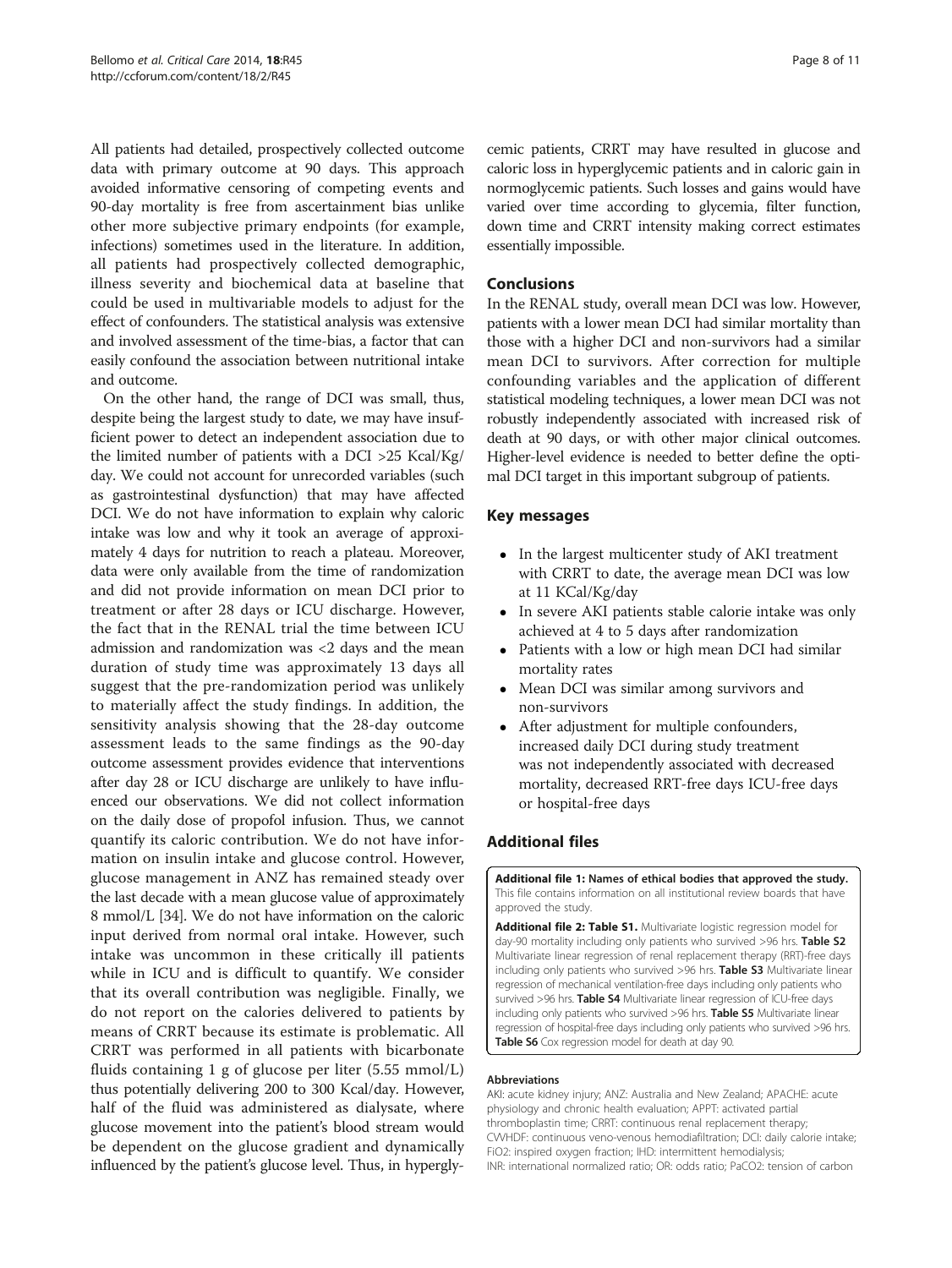dioxide in arterial blood; PaO2: arterial partial pressure of oxygen; RCT: randomized controlled trial; RENAL: Randomized evaluation of normal vs. augmented level of replacement therapy study; RRT: renal replacement therapy; SOFA: sequential organ failure assessment.

#### Competing interests

Professor Rinaldo Bellomo reports having received consulting fees as advisor for Gambro.

No other potential conflict of interest relevant to this article was reported.

#### Authors' contributions

RB: conception and design, obtaining of funding to conduct the study; supervision of analysis and interpretation of data; drafting of the manuscript and revising it critically for important intellectual content; writing and final approval of manuscript. AC: conception and design, analysis and interpretation of data; drafting of the manuscript and revising it critically for important intellectual content; obtaining of funding to conduct the study; writing and final approval of manuscript. LC: conception and design, analysis and interpretation of data; drafting of the manuscript and revising it critically for important intellectual content; obtaining of funding to conduct the study; writing and final approval of manuscript. SF: conception and design, analysis and interpretation of data; obtaining of funding to conduct the study, drafting of the manuscript and revising it critically for important intellectual content; writing and final approval of manuscript. MG: conception and design, analysis and interpretation of data; obtaining of funding to conduct the study, drafting of the manuscript and revising it critically for important intellectual content; writing and final approval of manuscript. CM: conception and design, analysis and interpretation of data; obtaining of funding to conduct the study, drafting of the manuscript and revising it critically for important intellectual content; writing and final approval of manuscript. SM: conception and design, analysis and interpretation of data; obtaining of funding to conduct the study, drafting of the manuscript and revising it critically for important intellectual content; writing and final approval of manuscript. JM: conception and design, analysis and interpretation of data; obtaining of funding to conduct the study, drafting of the manuscript and revising it critically for important intellectual content; writing and final approval of manuscript. RN: conception and design, analysis and interpretation of data; obtaining of funding to conduct the study, drafting of the manuscript and revising it critically for important intellectual content; writing and final approval of manuscript. CS: conception and design, analysis and interpretation of data; obtaining of funding to conduct the study, drafting of the manuscript and revising it critically for important intellectual content; writing and final approval of manuscript. JL: acquisition of data, analysis and interpretation of data; drafting of the manuscript and revising it critically for important intellectual content; supervision; writing and final approval of manuscript. SL: acquisition of data, statistical analysis, analysis and interpretation of data; drafting of the manuscript and revising it critically for important intellectual content; writing and final approval of manuscript. All authors meet key authorship requirements and agree to be accountable for all aspects of the work in ensuring that questions related to the accuracy or integrity of any part of the work are appropriately investigated and resolved. All authors read and approved the final manuscript.

#### Authors' information

The RENAL Study Investigators

#### Australian Capital Territory:

Canberra Hospital: Imogen Mitchell, Rebecca Ashley, Jelena Gissane, Katya Malchukova and Jamie Ranse

#### New South Wales:

Blacktown Hospital: Asif Raza, Kiran Nand and Treena Sara Concord Hospital: David Millis, Jeff Tan and Helen Wong John Hunter Hospital: Peter Harrigan, Elise Crowfoot and Miranda Hardie Liverpool Hospital: Deepak Bhonagiri and Sharon Micallef Mater Calvary Hospital, Newcastle: Jorge Brieva and Melissa Lintott Nepean Hospital: Louise Cole, Rebecca Gresham, Maria Nikas and Leonie Weisbrodt

Prince of Wales Hospital: Yahya Shehabi, Frances Bass, Michelle Campbell and Victoria Stockdale

Royal North Shore Hospital: Simon Finfer, Susan Ankers, Anne O'Connor and Julie Potter

Royal Prince Alfred Hospital: Richard Totaro and Dorrilyn Rajbhandari St George Hospital: John Myburgh, Vanessa Dhiacou, Alina Jovanovska and Francesca Munster

St Vincent's Hospital: Priya Nair, Jeff Breeding and Claire Burns Westmead Hospital: Ashoke Banerjee, Maridy Morrison, Caroline Pfeffercorn and Anne Ritchie

#### New Zealand:

Auckland City Hospital/CVICU: Shay McGuinness, Heidi Buhr, Michelle Eccleston and Rachael Parke

Auckland City Hospital/DCCM: Colin McArthur, Jeanette Bell and Lynette Newby

Christchurch Hospital: Seton Henderson and Jan Mehrtens

Whangarei Hospital: Michael Kalkoff and Cathy West

#### Queensland:

Mater Adult and Mater Private Hospital: John Morgan, Lorraine Rudder and Joanne Sutton

Nambour General Hospital: Peter Garrett, Nicole Groves, Shona McDonald, and Jennifer Palmer

Princess Alexandra Hospital: Chris Joyce, Meg Harwood, Jean Helyar and Benjamin Mackie

Royal Brisbane Hospital: Jeff Lipman, Robert Boots, Claire Bertenshaw, Renae Deans, Cheryl Fourie and Melissa Lassig-Smith

#### South Australia:

Royal Adelaide Hospital: Arthas Flabouris, Jason Edwards, Stephanie O'Connor, and Justine Rivett

#### Tasmania:

Royal Hobart Hospital: Andrew Turner, Tanya Field and Kathryn Marsden Victoria:

Austin Hospital: Rinaldo Bellomo, Claire Mathlin, Donna Goldsmith, Inga Mercer and Kim O'Sullivan

Bendigo Hospital: John Edington, Catherine Boschert and Julie Smith Epworth Hospital: Benno Ihle, Michael Graan and Samuel Ho

Frankston Hospital: John Botha, Nina Fowler, Jodi McInness and Naomi Pratt Geelong Hospital: Neil Orford, Tania Elderkin, Melissa Fraser and Anne Kinmonth

Monash Medical Centre: Christopher Wright, Sue Burton, Carly Culhane, Pauline Galt and Rebecca Rutzou

Royal Melbourne: Megan Roberston, Deborah Barge, Tania Caf, Belinda Howe and Patzy Low

St Vincent's Hospital Melbourne: Antony Tobin, Nicole Groves, Jennifer Holmes and Roger Smith

The Alfred Hospital: Carlos Scheinkestel, Andrew Davies, Lynne Murray, Rachael Nevill, Shirley Vallance, Sue Varley and Vickie White

Western Hospital: Craig French, Lorraine Little and Heike Raunow Western Australia:

Fremantle Hospital: David Blythe and Anna Palermo

Royal Perth Hospital: Geoff Dobb, Melanie Boardman, Jenny Chamberlain, Andree Gould, Geraldine McEntaggart, Samantha Perryman and Linda Thomas

#### Acknowledgements

Writing Committee (in alphabetical order): Rinaldo Bellomo (Chair), Alan Cass, Louise Cole, Simon Finfer, Martin Gallagher, Serigne N Lo, Colin McArthur, Shay McGuinness, John Myburgh, Robyn Norton, Carlos Scheinkestel and Steve Su. Management Committee: (in alphabetical order): Rinaldo Bellomo (Chair), David Ali, Alan Cass, Louise Cole, Simon Finfer, Martin Gallagher, Donna Goldsmith, Joanne Lee, Shay McGuinness, John Myburgh, Robyn Norton, and Carlos Scheinkestel. Steering Committee: Rinaldo Bellomo (Chair), Ashoke Banerjee Deepak Bhonagiri, David Blythe, John Botha, John Cade, Louise Cole, Geoff Dobb, John Eddington, Simon Finfer, Arthas Flabouris, Craig French, Peter Garrett, Seton Henderson, Benno Ihle, Chris Joyce, Michael Kalkoff, Jeff Lipman, Colin McArthur, Shay McGuinness, David Milliss, Imogen Mitchell, John Morgan, John Myburgh, Priya Nair, Neil Orford, Asif Raza, Carlos Scheinkestel, Yahya Shehabi, Antony Tobin, Richard Totaro, Andrew Turner and Christopher Wright. Project Management Team (in alphabetical order): David Ali, Joanne Lee, Lorraine Little, Alana Morrison, Giovanna Regaglia and Ravi Shukla.

Data Safety and Monitoring Committee (in alphabetical order): Colin Baigent (Chair), Jonathan Emberson, David Wheeler and Duncan Young. Statistics Committee (in alphabetical order): Laurent Billot, Severine Bompoint, Stephane Heritier, Serigne N Lo, Avinesh Pillai, Steve Su. Data management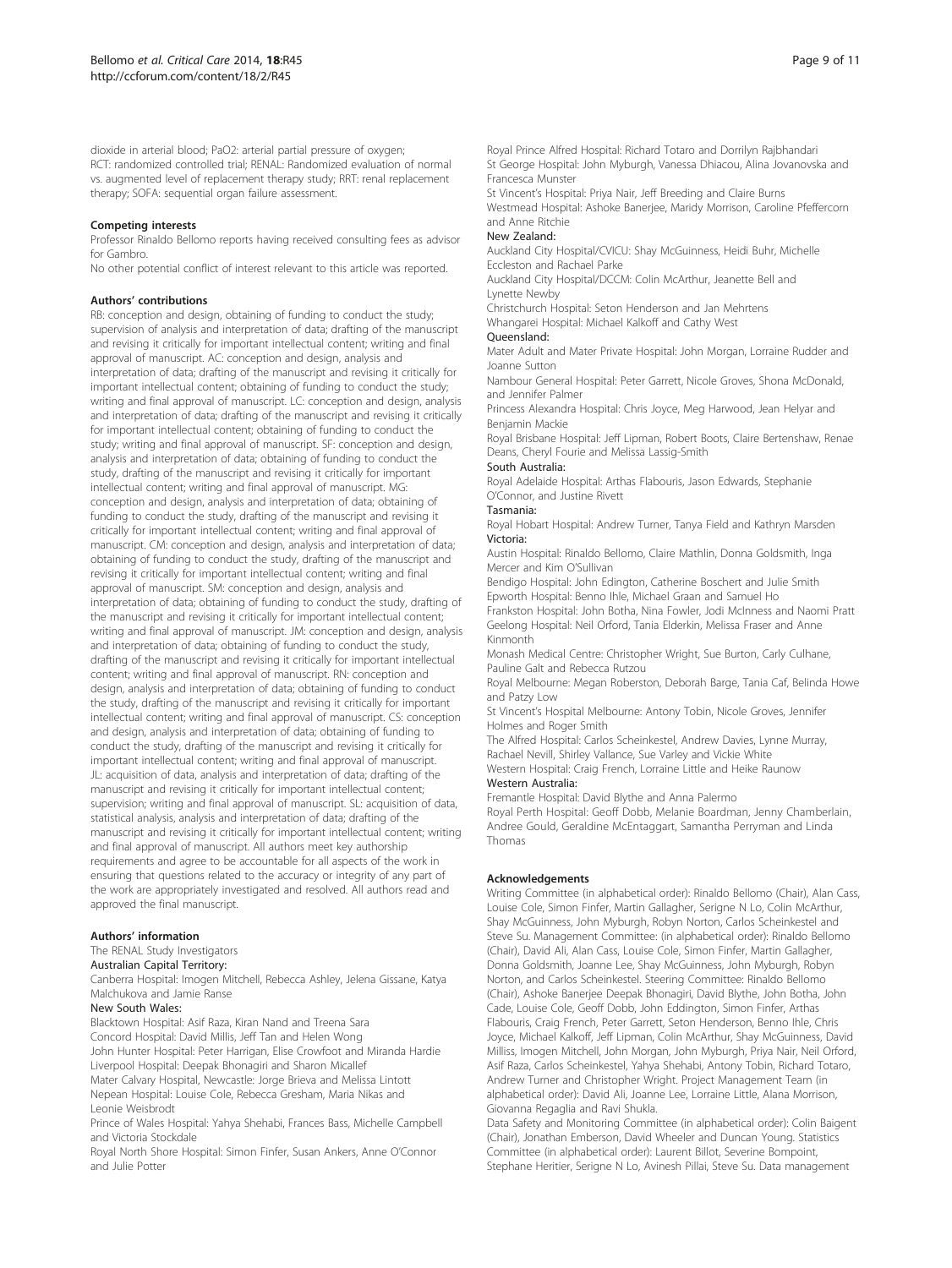and IT/Programming (in alphabetical order): Sameer Pandey, Suzanne Ryan, Manuela Schmidt, Gemma Starzec and Bala Vijayan.

This study was supported by grants from the National Health and Medical Research Council (NHMRC) of Australia (Grant No 352550) and Health Research Council (HRC) of New Zealand (Grant No 06–357). Professor Alan Cass was supported by a NHMRC Senior Research Fellowship. We thank Gambro for providing discounted pricing for Haemosol™ dialysate and replacement fluids and the nurses in our intensive care units, our physician colleagues, and our patients and their families for the support of this trial. The founding bodies had no involvement in the design, collection, analysis and interpretation of data; in the writing of the manuscript; and in the decision to submit the manuscript for publication. The Randomized Evaluation of Normal vs. Augmented Level of Replacement Therapy (RENAL) study is a collaboration of the Australian and New Zealand Intensive Care Society Clinical Trials Group and the George Institute for International Health.

#### Author details

<sup>1</sup>Department of Intensive Care, Austin Hospital, Studley Rd, Heidelberg, Melbourne, Victoria 3084, Australia. <sup>2</sup>Nephrology Division, The George Institute for International Health, Level 10, King George V Building, Missenden Road, Camperdown, Sydney, New South Wales 2050, Australia. <sup>3</sup>Department of Intensive Care, Nepean Hospital, PO Box 63, Penrith, Sydney, New South Wales 2715, Australia. <sup>4</sup>Department of Intensive Care, Royal North Shore Hospital, Pacific Highway, St Leonards, Sydney, New South Wales 2065, Australia. <sup>5</sup>Division of Nephrology, The George Institute for International Health, Level 10, King George V Building, Missenden Road, Camperdown, Sydney, New South Wales 2050, Australia. <sup>6</sup>Division of Biostatistics, The George Institute for International Health, Level 10, King George V Building, Missenden Road, Camperdown, Sydney, New South Wales 2050, Australia. <sup>7</sup>Department of Critical care Medicine, Auckland City Hospital, Park Rd, Grafton 1142, Auckland, New Zealand. <sup>8</sup>Department of Cardiothoracic and Vascular Intensive Care, Auckland City Hospital, Park Rd, Grafton 1142, Auckland, New Zealand. <sup>9</sup>Department of Intensive Care, St George Hospital, Gray Street, Kogarah, Sydney, New South Wales 2217, Australia. <sup>10</sup>The George Institute for International Health, Level 10, King George V Building, Missenden Road, Camperdown, Sydney, New South Wales 2050, Australia. <sup>11</sup>Department of Intensive Care, Alfred Hospital, Commercial Rd, Prahran, Melbourne, Victoria 3181, Australia.

#### Received: 11 October 2013 Accepted: 24 February 2014 Published: 14 March 2014

#### References

- 1. Brown RO, Compher C, The American Society of Parenteral and Enteral Nutrition (A.S.P.E.N.) Board of Directors: ASPEN Clinical Guidelines: Nutrition support in adult acute and chronic renal failure. JPEN 2010, 34:366-377.
- 2. Gervasio JM, Garmon WP, Holowathyi MR: Nutrition support in acute kidney injury. Nutr Clin Pract 2011, 26:374–381.
- Maursetter L, Knight CE, Mennig J, Hofmann RM: Review of the mechanism and nutrition recommendations for patients undergoing continuous renal replacement therapy. Nutr Clin Pract 2011, 26:382–390.
- McClave SA, Martindale RG, Vanek VW, McCarthy M, Roberts P, Taylor B, Ochoa JB, Napolitano L, Cresci G, A.S.P.E.N. Board of Directors; American College of Critical Care Medicine; Society of Critical Care Medicine: Guidelines for the provision and assessment of nutrition support therapy in the adult critically ill patient: Society of Critical Care Medicine (SCCM) and American Society for Parenteral and Enteral Nutrition (ASPEN). JPEN 2009, 33:277–316.
- Rice TW, Mogan S, Hays MA, Bernard GR, Jensen GL, Wheeler AP: Randomized trial of initial trophic versus full-energy enteral nutrition in mechanically ventilated patients with acute respiratory failure. Crit Care Med 2011, 39:967–974.
- 6. National Heart, Lung, and Blood Institute Acute Respiratory Distress Syndrome (ARDS) Clinical Trials Network, Rice TW, Wheeler AP, Thompson BT, Steingrub J, Hite RD, Moss M, Morris A, Dong N, Rock P: Initial trophic vs full enteral feeding in patients with acute lung injury: the EDEN randomized trial. JAMA 2012, 307:795–803.
- 7. Arabi YM, Tamim HM, Dhar GS, Al-Dawood A, Al-Sultan M, Sakkijha MH, Kahoul SH, Brits R: Permissive underfeeding and intensive insulin therapy in critically ill patients: a randomized controlled trial. Am J Clin Nutr 2011, 93:569–577.
- 8. Bonnardeaux A, Pichette V, Ouimet D, Geadah D, Habel F, Cardinal J: Solute clearances with high dialysate flow rates and glucose absorption from the dialysate in continuous arteriovenous hemodialysis. Am J Kidney Dis 1992, 19:31–38.
- 9. Monaghan R, Watters JM, Clancey SM, Moulton SB, Rabin EZ: Uptake of glucose during continuous arteriovenous hemofiltration. Crit Care Med 1993, 21:1159–1163.
- 10. Bellomo R, Martin H, Parkin G, Love J, Kearley Y, Boyce N: Continuous arteriovenous haemodiafiltration in the critically ill: influence on major nutrient balances. Intensive Care Med 1991, 17:399–402.
- 11. Bellomo R, Colman PG, Caudwell J, Boyce N: Acute continuous hemofiltration with dialysis: effect on insulin concentrations and glycemic control in critically ill patients. Crit Care Med 1992, 20:1672–1676.
- 12. Uchino S, Kellum JA, Bellomo R, Doig GS, Morimatsu H, Morgera S, Schetz M, Tan I, Bouman C, Macedo E, Gibney N, Tolwani A, Ronco C, Beginning and Ending Supportive Therapy for the Kidney (BEST Kidney) Investigators: Acute renal failure in critically ill patients: a multinational, multicenter study. JAMA 2005, 294:813-818.
- 13. Scheinkestel CD, Kar L, Marshall K, Bailey M, Davies A, Nyulasi I, Tuxen DV: Prospective randomized trial to assess caloric and protein needs of critically Ill, anuric, ventilated patients requiring continuous renal replacement therapy. Nutrition 2003, 19:909–016.
- 14. Bollmann MD, Revelly JP, Tappy L, Berger MM, Schaller MD, Cayeux MC, Martinez A, Chioléro RL: Effect of bicarbonate and lactate buffer on glucose and lactate metabolism during hemodiafiltration in patients with multiple organ failure. Intensive Care Med 2004, 30:1103–1110.
- 15. Matamis D, Tsagourias M, Koletsos K, Riggos D, Mavromatidis K, Sombolos K, Bursztein S: Influence of continuous haemofiltration-related hypothermia on haemodynamic variables and gas exchange in septic patients. Intensive Care Med 1994, 20:431–436.
- 16. Yagi N, Leblanc M, Sakai K, Wright EJ, Paganini EP: Cooling effect of continuous renal replacement therapy in critically ill patients. Am J Kidney Dis 1998, 32:1023-1030.
- 17. The RENAL Investigators: The randomized evaluation of normal vs. augmented level replacement therapy (RENAL) Trial: a statistical analysis plan. Crit Care Resusc 2009, 11:58–65.
- The RENAL Study Investigators: Renal replacement therapy for acute kidney injury in Australian and New Zealand intensive care units: a practice survey. Crit Care Resusc 2008, 10:225–230.
- 19. The RENAL Study Investigators: Design and challenges of the randomized evaluation of normal vs. augmented level replacement therapy (RENAL) Trial): high dose vs. standard dose hemofiltration in acute renal failure. Blood Purif 2008, 26:407–416.
- 20. The RENAL Study Investigators: Screening and study enrolment in the randomized evaluation of normal vs augmented level (RENAL) replacement therapy trial. Blood Purif 2008, 27:199–205.
- 21. The RENAL Replacement Therapy Study Investigators: Intensity of continuous renal replacement therapy in critically ill patients. New Engl J Med 2009, 361:1627–1638.
- 22. Alberda C, Gramlich L, Jones N, Jeejeebhoy K, Day AG, Dhaliwal R, Heyland DK: The relationship between nutritional intake and clinical outcome in critically ill patients: results of an international multicenter observational study. Intensive Care Med 2009, 35:1728–1737.
- 23. NICE-SUGAR Study Investigators, Finfer S, Liu B, Chittock DR, Norton R, Myburgh JA, McArthur C, Mitchell I, Foster D, Dhingra V, Henderson WR, Ronco JJ, Bellomo R, Cook D, McDonald E, Dodek P, Hébert PC, Heyland DK, Robinson BG: Intensive versus conventional glucose control in critically ill patients. New Engl J Med 2009, 360:1283–1297.
- 24. Schetz M, Casear MP, Van den Berghe G: Does artificial nutrition improve outcome of critical illness? Crit Care 2013, 17:302.
- 25. Casaer MP, Mesotten D, Hermans G, Wouters PJ, Schetz M, Meyfroidt G, Van Cromphaut S, Ingels C, Meersseman P, Muller J, Vlasselaers D, Debaveye Y, Desmet L, Dubois J, Van Assche A, Vanderheyden S, Wilmer A, Van den Berghe G: Early versus late parenteral nutrition in critically ill adults. New Engl J Med 2011, 365:506–517.
- 26. Fiaccadori E, Parenti E, Maggiore U: Nutritional support in acute kidney injury. J Nephrol 2008, 21:645-656.
- 27. Cano N, Fiaccadori E, Tesinsky P, Toigo G, Druml W, DGEM (German Society for Nutritional Medicine), Kuhlmann M, Mann H, Hörl WH, ESPEN (European Society for Parenteral and Enteral Nutrition): ESPEN guidelines on enteral nutrition: adult renal failure. Clin Nutr 2006, 46:387–405.